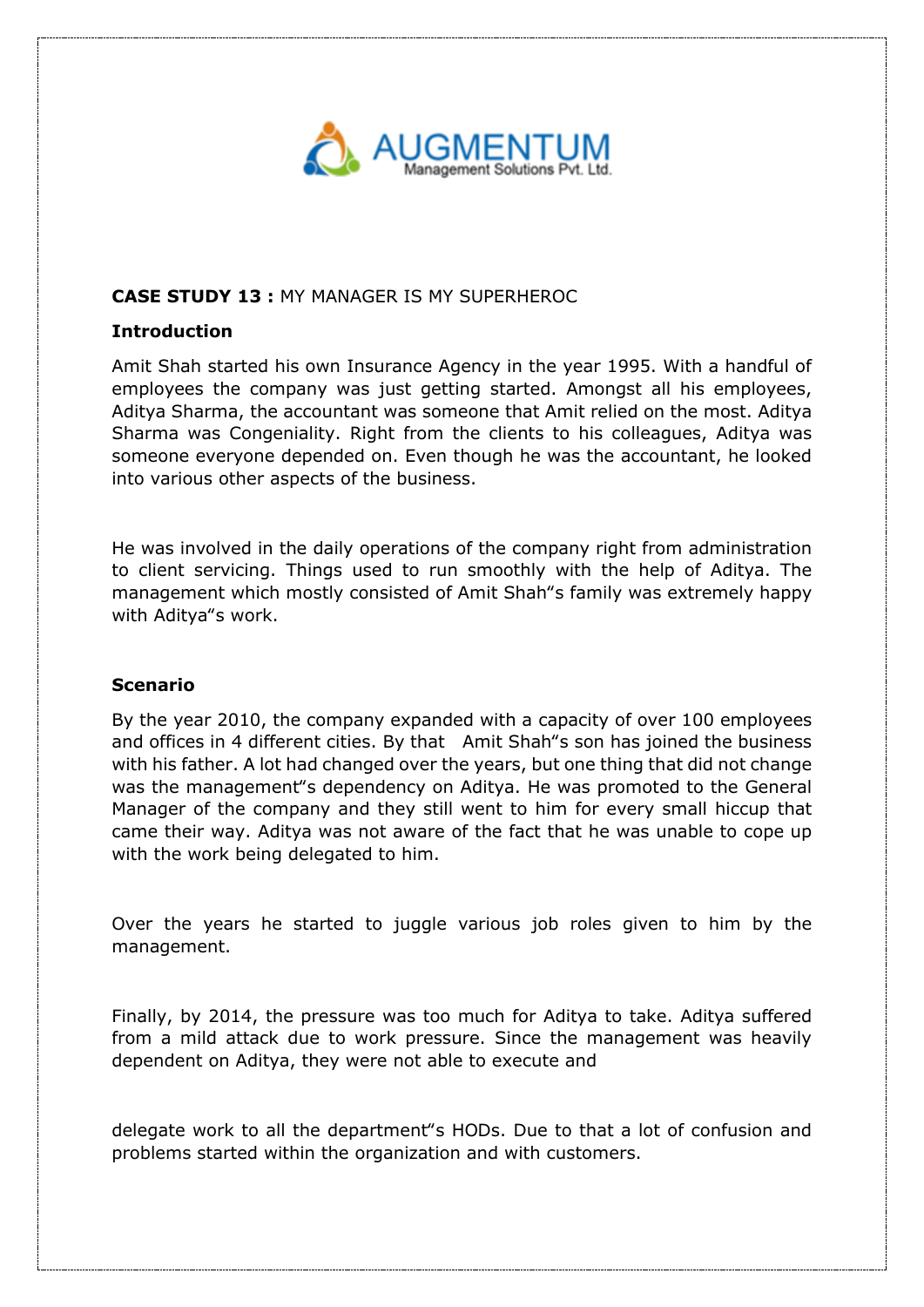Management somehow managed till Aditya resumed work. During the vacuum, Amit Shah realized that they are expecting too much from Aditya. Amit Shah wanted to define the role of Aditya in the organization and made him in charge of operations and other activities. He wanted to limit his scope only to commercial and financial activities. He discussed the same with his son and Adiyta. Aditya was ready for the change and they recruited managers for some of the key positions. Aditya was supposed to delegate work gradually to managers and make them responsible for making them the HODs for the respective departments. Since the management had an old habit of following up everything through Aditya, the majority of decisions are taken by him. This resulted in late decision making and making the HODs redundant. The HOD"s were unhappy as for every small decision they needed the approval from the GM.

As a result the work environment became frustrating. The employees were not happy with the way things were going. The management constantly put pressure on the new HOD"s. All this led to a dip in sales and largely affected the customer satisfaction and sales. Aditya also felt burdened by the amount of work he was given even after revising his role in the organization. Amit Shah realized that he needed someone to analyse the situation. He decided to call in HRD Management Consultancy to guide them about where exactly they are going wrong.

# **Finding Facts**

After a thorough analysis we found the following points:

- 1. We took a round of interviews with all the management members, HODs and Aditya
- 2. The organization had established their future road map and strategy very well
- 3. The organization was running on very good ERP and the process was significantly mapped and reports were very good for the decision making
- 4. Aditya was an asset to the company but the only drawback was that he was juggling more roles than he could handle in the organization
- 5. There was an organizational structure is in place and the HR manager tried to define the roles and responsibilities and the KRA but it had no major impact
- 6. The family had put their entire trust on Aditya, and were having a difficult time adjusting to trust anyone else, which resulted in information overload on Aditya
- 7. Due to that, Aditya could not delegate the work to HODs
- 8. All management members always wanted to involve Aditya in the decision making process even if he was not
- 9. The management was unable to gel with the new managers and HODs and wanted Aditya to train and delegate work to them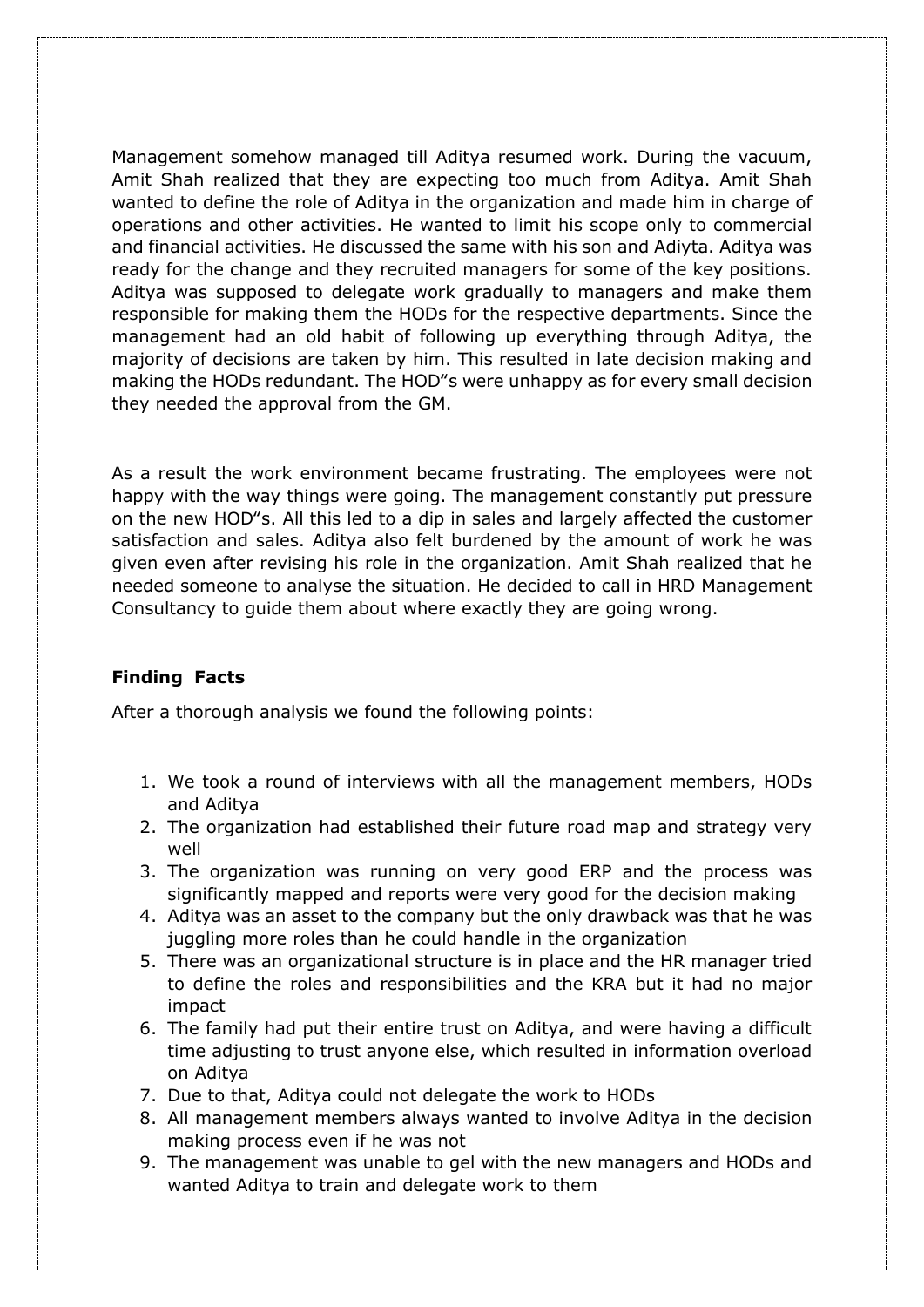- 10.This consumed a lot of time and energy from Aditya and made the decision making process slow and ultimately, Aditya was blamed
- 11.Management expected Aditya to handle everything just like he used to when the company was small. They expected him to work like a superhero"
- 12.Aditya spoke to us and told that the management demanded too much from him and he was pushing his limits to deliver it
- 13.Management expected Aditya to be accountable for every
- 14.Slowly and gradually Management members were started blaming Aditya for misleading the team and disturbing the culture of the organization.
- 15.However, that was not the fact as it was because of the management that the organization culture was disturbed
- 16.All the roles and responsibilities and the KRA was set for all the HODs but there was no accountability set for any of the HODs due to heavy dependency on Aditya and making him more accountable without specific responsibilities

### **Solution Implemented:**

We discussed the complete scenario with Amit Shah and his son and told that people are divided in to two groups – "People with lot of responsibilities without accountability and people with no responsibilities and but no accountability". We explained the management a number of incidences where their approach towards the particular issues is more centric towards Aditya rather than delegating and resolving through

respective "HOD". We told the management that they have to first change their way of working, delegating, reporting, reviewing and decision making before we start any other activities, because without this paradigm shift nothing is going to change in the organization.

We told Amit Shah that Aditya was made into a manager who multitasks, and now he has become a trouble shooter "A Superhero" which is leading him and the organization in the wrong direction. We told Amit Shah that we need to give some time to Aditya and also focus on only one or two portfolios which we will be doing along with the management"s support.

Amit Shah raised a valid point that they didn"t trust any other people in the organization except Aditya. They were not sure how to build their trust and confidence on the new HODs. We took up this challenge and mentored the HODs. We defined the KRAs for each HOD. We also defined the reporting method and the review mechanism. Amit Shah has accepted the proposal and decided to be a part of the exercise to improve the organization culture.